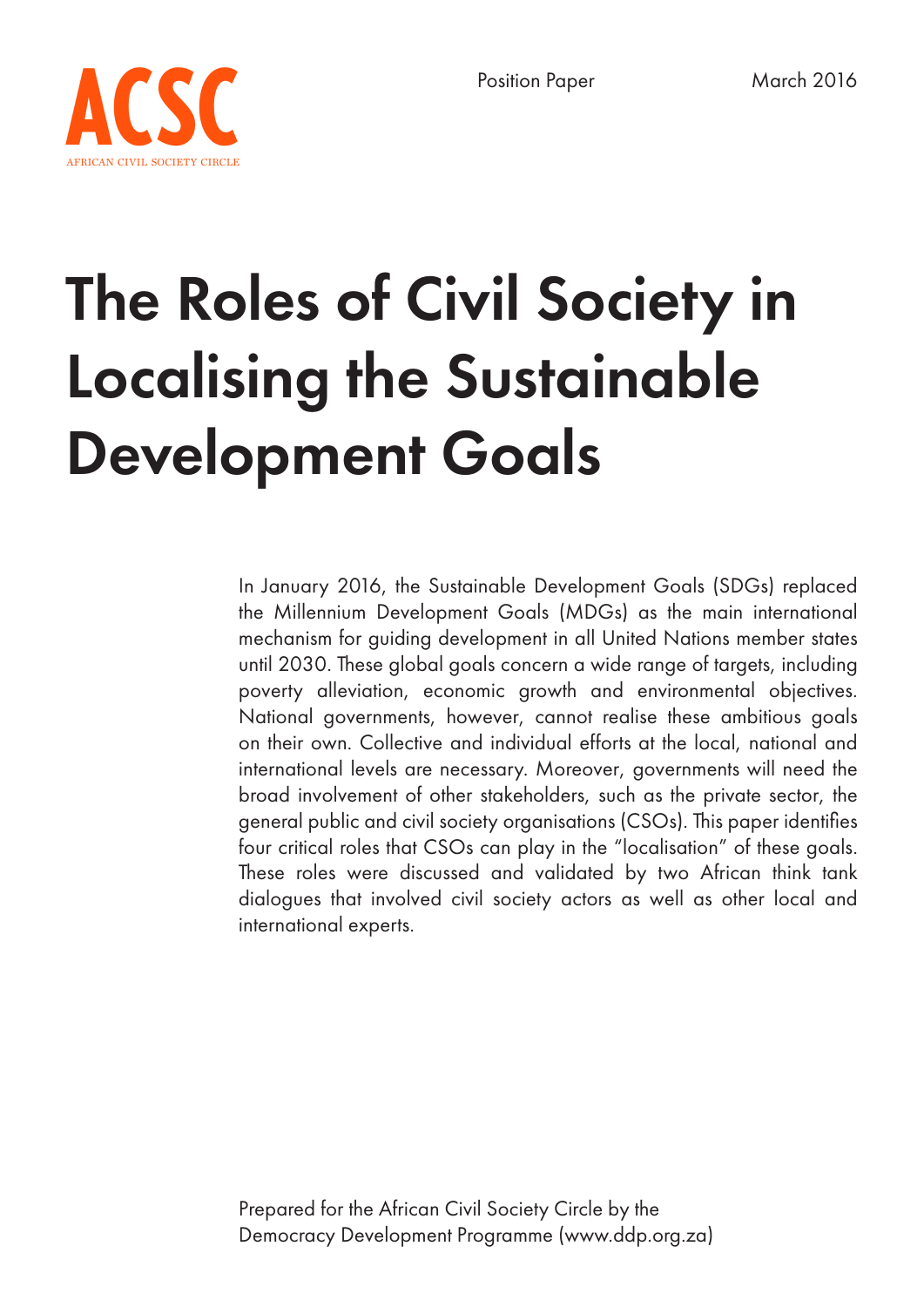### Table of Contents

| Introduction                                                    | 3                         |
|-----------------------------------------------------------------|---------------------------|
| <b>Roles for Civil Society Organisations</b>                    |                           |
| in Localising the Sustainable Development Goals                 | $\boldsymbol{\varLambda}$ |
| CSOs as the Voice of the Poorest and Most Marginalised Citizens | $\overline{A}$            |
| Civil Society Organisations as Agents of Accountability         | 5                         |
| CSOs as Service Delivery Agents                                 | $\overline{7}$            |
| Data Collection, Reporting and Monitoring                       | 8                         |
| The Way Forward                                                 | 10                        |
| <b>Acknowledgements</b>                                         | 11                        |
| <b>References</b>                                               | 12                        |
| Appendix                                                        | 14                        |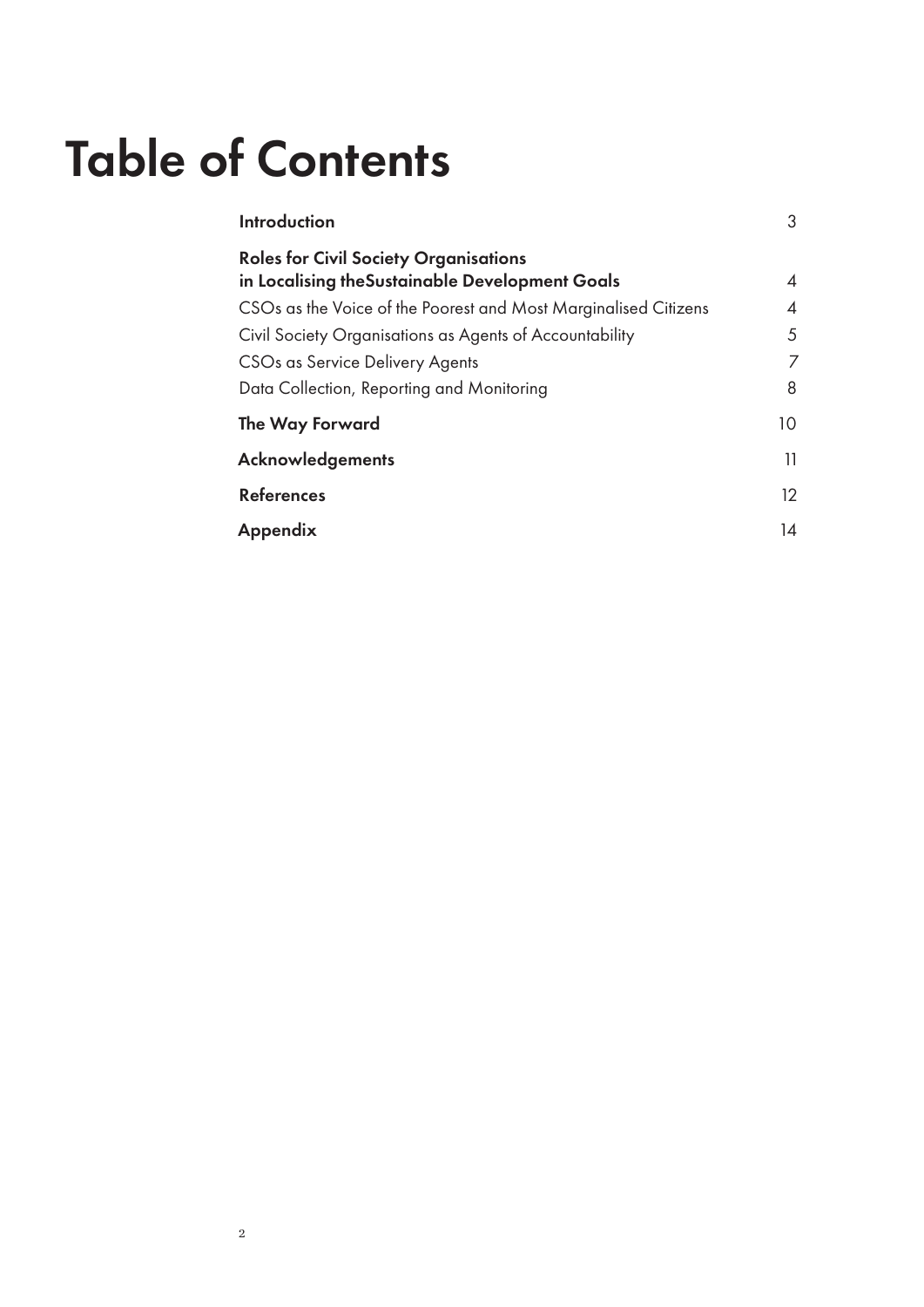### Introduction

The Sustainable Development Goals (SDGs), which came into effect in January 2016, are a new, universal set of economic, social and environmental goals and targets that United Nations (UN) member states are expected to achieve by 2030 (see Appendix). The SDGs build and expand on the eight Millennium Development Goals (MDGs) by focusing on critical dimensions of sustainable development in both developing and developed countries, including human rights obligations, good governance, social justice, equity within countries, sustainability (particularly environmental sustainability), vulnerability and the exclusion of marginal populations and the poorest of the poor (Meyer-Ohlendorf *et al.*, 2013; Simelane and Chiroro, 2013). Like the MDGs, the SDGs will not be legally binding; they represent a political commitment to development by all UN member states (Meyer-Ohlendorf *et al.*, 2013). Ultimately, these universal goals are expected to create a benchmark that ensures the balancing of economic development and global environmental goals with poverty reduction objectives (Sachs, 2012).

Until now, the debates surrounding the SDGs have mainly concerned the setting of goals and indicators. Less attention has been paid to discussing the roles and responsibilities that different stakeholders should take in achieving these goals – in particular, how to best implement this universal framework at the local level. Given the scope and ambition of the SDGs, it is clear that governments alone cannot achieve the agenda. They must also facilitate participation of all sectors of society, including civil society organisations (CSOs), the private sector and the general public at the local level. This "localisation" calls for an inclusive approach that utilises local knowledge to tailor the ambitious global-development agenda to specific local circumstances.

Localisation is defined as "the process of defining, implementing and monitoring strategies at the local level for achieving global, national and subnational sustainable development targets. It involves various concrete mechanisms, tools, innovations, platforms and processes to effectively translate the development agenda into results at the local level" (GTF *et al.*, 2014: 5). In other words, localisation is the local implementation of the new set of goals and the monitoring of progress at the sub-national level (Lucci, 2015). Localisation should be conceptualised in a holistic manner and include civil society, local governments at the frontline of development, traditional leaders, religious organisations, the private sector, citizens and other parties (GTF *et al.*, 2014).

The inclusion of CSOs in these processes is imperative, for these actors play crucial roles in society as agents of accountability and service delivery. In the African context, the inclusion of CSOs is important because governance throughout the continent is described as being "bad" and of low quality (Owuye and Bissessar, 2012), whilst not enough effective institutional spaces have been created by governments to allow CSOs to engage with and act on global development issues. An examination of MDG-related implementation practices in South Africa revealed that CSOs played a critical role in advancing these goals by effectively articulating the needs and aspirations of the poor, fulfilling critical service-delivery gaps and promoting "good" governance practices (Motala *et al.*, 2014). Therefore, it is essential to unravel the potential roles of CSOs in the effective implementation of the SDGs as well as to enhance their engagement, impact and effectiveness in global development processes.<sup>1</sup>

<sup>1</sup> This paper includes insights from a roundtable talk involving experts and civil society actors that was hosted by the Democracy Development Programme (DDP) in July 2015. An initial draft was also presented and commented upon at the African Civil Society Circle (ACSC) meeting in Johannesburg in October 2015.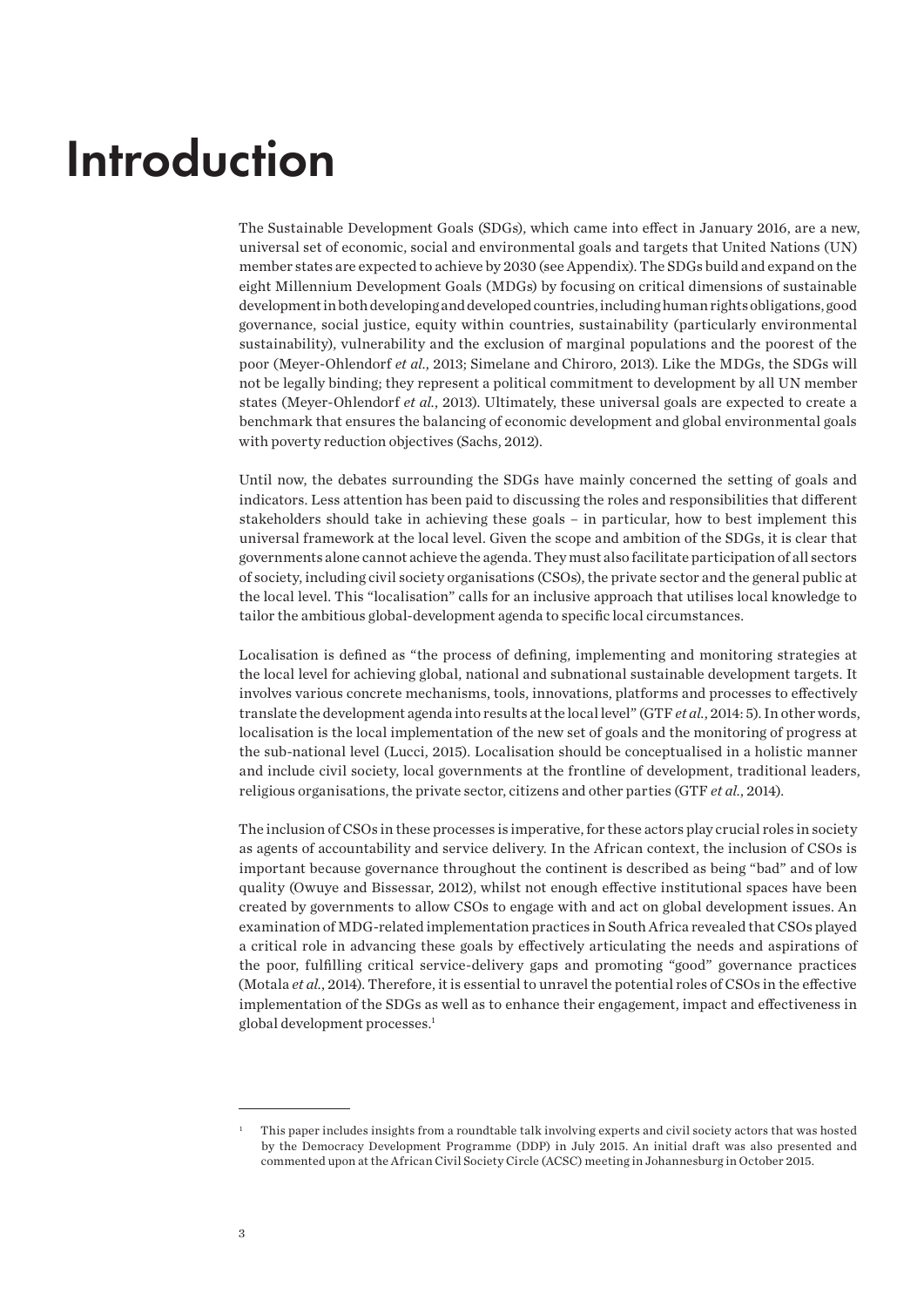### Roles for Civil Society Organisations in Localising the Sustainable Development Goals

According to the United Nations Development Group (UNDG, 2013), there are strong voices demanding that civil society fully participate in the design of post-2015 policies in order to create functional national systems.2 Civil society must play a critical role in fostering advocacy and mediation in policy development, identifying crucial development priorities, proposing practical solutions and policy opportunities, and criticising impractical or problematic policies (UNDP, 2014).

Specifically, CSOs must work to localise these goals in four key areas: giving a voice to the poorest and most marginalised citizens, serving as agents of accountability, acting as a service delivery provider and monitoring progress through data collection and reporting.

#### CSOs as the Voice of the Poorest and Most Marginalised Citizens

"Leaving no one behind" is an underlying principle of the SDGs. Its aim is to ensure that development throughout the world has positive impacts on the poorest and most marginalised members of society. A key criticism of the MDGs in this respect was that national or aggregated statistics do not reflect the geography of deprivation at the local level, and certain areas that are home to the poorest and most marginalised citizens in society have taken a step backwards (UN, 2008; Miyazawa, 2012).

One of the aims of localisation is to "put the last first" (Chambers, 1983) and to ensure that areas of relative deprivation are targeted when implementing the SDGs at the local level. To represent the interests of the poorest and most marginalised members of society at the local level, CSOs should take on six critical roles:

1. Listen to people and be aware of what is happening in their respective areas of operation. This requires CSOs to be proactive in gathering information and interacting with communities. Therefore, it is crucial to create opportunities, spaces and platforms for engaging with these groups in order to promote genuine dialogues, build community awareness and develop strong relationships. It is important to listen to, and consider the solutions to, problems identified by these groups. Moreover, this dialogue should work both ways: CSOs should provide feedback to

<sup>2</sup> These "voices" emerged from a global consultation process on the post-2015 agenda and were captured by the report "A Million Voices" (UNDP, 2014). The report was based on approximately 100 national dialogues on the post-2015 agenda, 11 thematic consultations, various e-discussions and the global MY World survey (UNDG, 2013; UNDP, 2014). The stakeholders involved in this process included national and local decision-makers, the private sector, civil society, children, young people, lesbian, gay, bisexual and transgender (LGBT) people, indigenous peoples, trades unions, displaced people, homeless people, farmers, prison inmates and gang members (UNDG, 2013).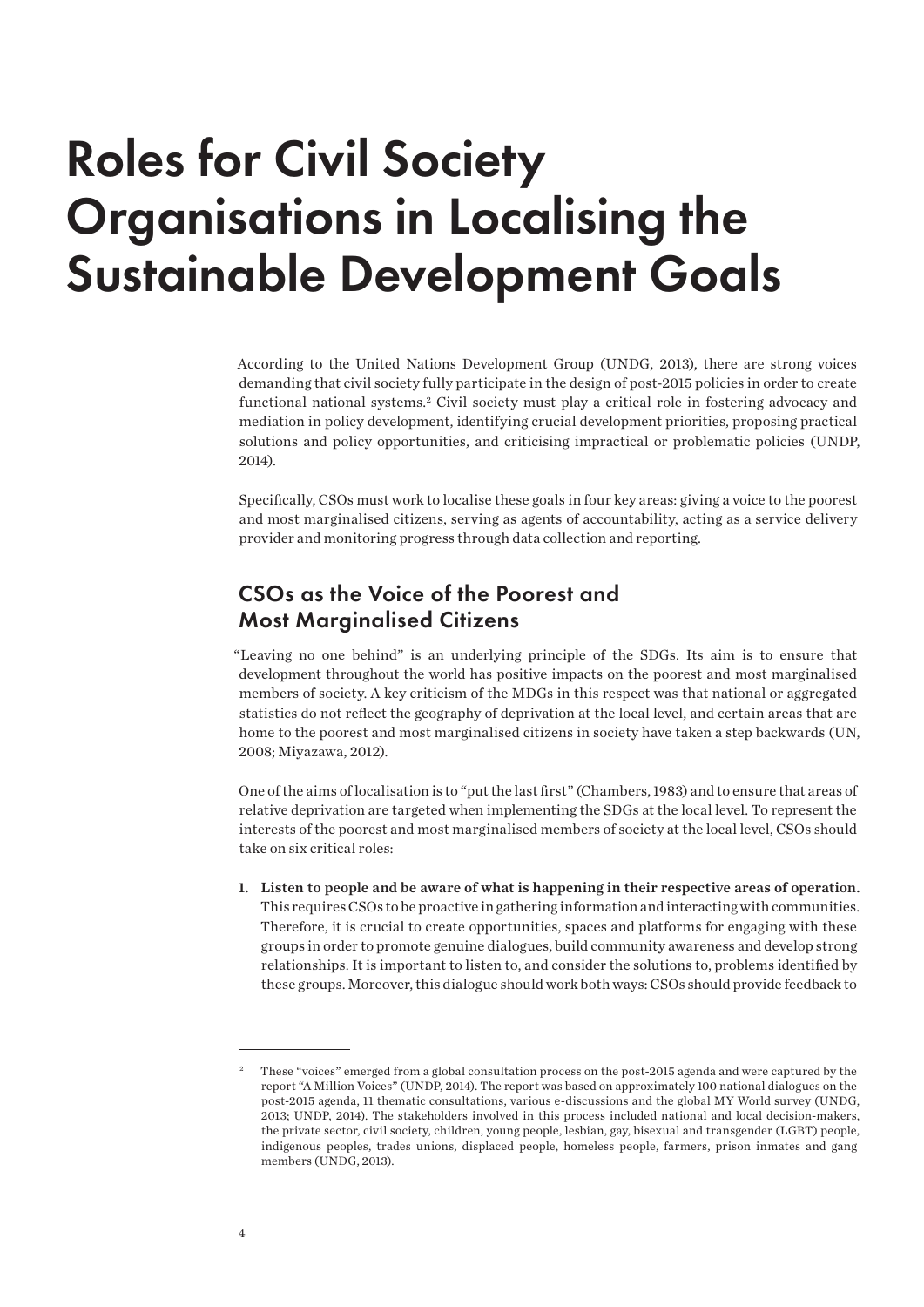these groups on steps they are taking to address concerns and the (lack of) progress made. This role constitutes a long-term process for CSOs.

- 2. Translate the voices of the poorest and most marginalised citizens into rational or strong arguments that are acknowledged and addressed by the local government. The SDGs represent a globally legitimate frame of reference for CSOs, which can introduce issues into policy dialogues. Where possible, CSOs should identify integrated improvements or interventions that could make a significant difference for vulnerable people. CSOs should also reiterate the value of locally tailored solutions in realising local and global development goals.
- 3. Develop relationships or partnerships with the local government, and in particular, identify the government departments, actors or institutions that need to respond in order to remedy problems. Moreover, they can ensure that action is taken by the responsible person or department, and if this is not the case, they should also follow up with the relevant government officials or departments. The goal is to ensure that local resources are mobilised for those who are most vulnerable and that their needs are reflected in local development plans and national public policies (Ghaus-Pasha, 2004; Save the Children, 2012; Motala *et al.*, 2014).
- 4. Use human rights as a lens of analysis. Adopting a human rights approach will enable the identification of groups of people whose rights have been violated, neglected or overlooked in development processes (UNDP, 2007). This approach also calls for the need to understand why these particular groups of people have had their rights infringed – for example, as a result of discriminatory laws or social practices that perpetuate inequality (UNDP, 2007).
- 5. Identify, engage with and learn from other CSOs that interact with these groups. CSOs should use "claimed" or "invited" spaces to highlight the actions, pilot projects or remedies that are effective or ineffective. In such spaces, CSOs can introduce issues important for their constituencies to the policy agenda through research advocacy, the lobbying of governments, litigation, mobilisation of public opinion and other actions (Coalition on Civil Society Resource Mobilisation, 2012).
- 6. Play a critical role as transformers in society by being involved in training and advocacy processes, which build the capacities and knowledge of the general populace towards achieving the SDGs. This will ensure that people become the focus of the SDGs and that the most vulnerable in society are not left behind when these global development goals are localised.

#### Civil Society Organisations as Agents of Accountability

Another critical role of civil society is to ensure that governments are held accountable (Bissio, 2015). Accountability is typically based on three elements: responsibility, answerability and enforceability (OHCHR, CESR, 2013). Responsibility entails that those in positions of authority have clearly defined duties and performance standards, which enable a transparent and objective assessment of their behaviour (OHCHR, CESR, 2013). Answerability demands that public officials and institutions present logical and articulate justifications for their actions and decisions to those affected, such as the general public, voters and other institutions (OHCHR, CESR, 2013). Enforceability requires public institutions to implement mechanisms that measure the degree to which government officials and institutions abide by established standards, and that enforce sanctions on officials who do not comply and, when needed, ensure that the proper corrective and remedial action is carried out (OHCHR, CESR, 2013). The three elements of accountability are not mutually exclusive, but interlinked. It is thus paramount that the roles and responsibilities of governments are clearly defined, particularly in terms of the answerability and enforceability dimensions of these development goals.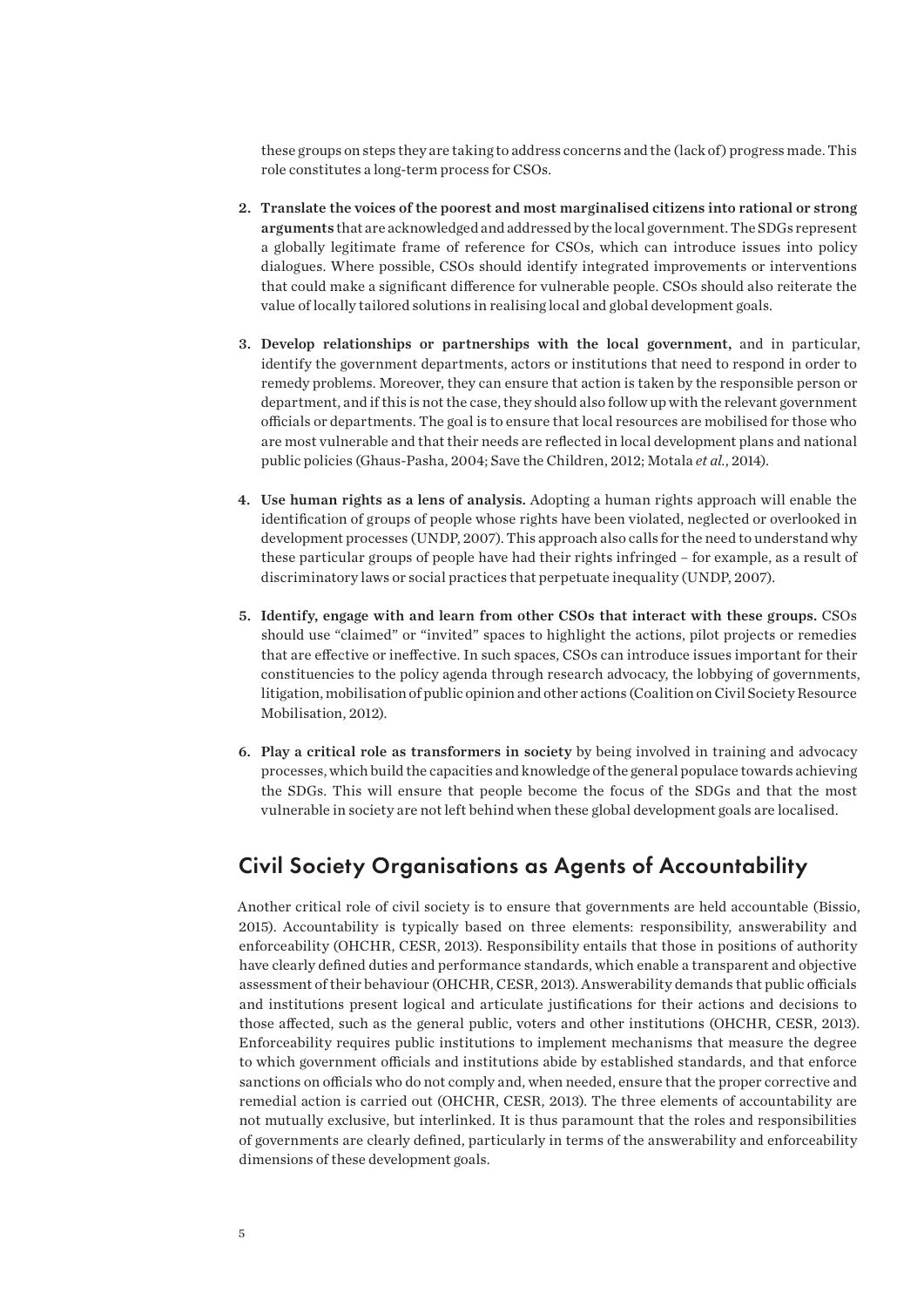#### Responsibility

Governments are responsible for the implementation of the SDGs, but as with the MDGs, they will need to define their specific responsibilities and include other actors that can add value to these processes (Motala *et al.*, 2014). This will likely pose a challenge to accountability. Past observations of the MDGs highlighted that accountability tended to be weakened by an unclear understanding of what governments defined as specific responsibilities and who was responsible for MDG-related practices (OHCHR, 2010).

A starting point to better understanding responsibility in the context of these global goals is the principle of "common but differentiated responsibilities," which is anchored in the SDGs. This principle emphasizes that the responses of different UN member states to the SDGs will be context-specific and that their priorities will also be weighted differently. Consequently, countries will need to mobilise or redirect resources to certain goals that address issues that are most pressing in the local context (Osborn *et al.*, 2015). In South Africa, for example, high levels of unemployment, poverty and inequality are identified as the core context-specific problems. In the past, the agenda of the South African MDGs prioritised these core issues, and it is likely that the SDG agenda will continue to have a similar context-specific, weighted focus. Although this weighting is understandable, the remaining priorities of the SDGs should not be neglected in South Africa's development agenda, given the country's common responsibility to realise these global goals.

As an agent of accountability, CSOs need to participate and be integrated into development and planning processes at the national and local levels. One of the failures of the MDGs was the exclusion of civil society from the planning and formulation of goal-setting processes and development strategies in the beginning (UN Millennium Project, 2005; Sachs, 2012; Simelane and Chiroro, 2013; Motala *et al.*, 2014). Given the lesson learned from this experience, SDGs should feature broader stakeholder involvement from the onset (ACSC meeting, 2015; DDP roundtable talk, 2015). The creation of institutional spaces that facilitate meaningful CSO participation is critical in this regard, with the goal of ensuring that SDG-related decisions can be proactively shaped starting from an early stage.

Beyond including CSOs in the defining of local development priorities, CSOs and citizens should also seek to establish social contracts that detail the implementation of such development priorities. Examples exist where local governments have engaged with citizens to formulate charters that stipulate service expectations of users and the community (UNCDF, 2010). These charters represent social contracts, whereby local officials and authorities publically commit to locally established standards, the provision of information, the addressing of infringements, performance indicators and value for money (UNCDF, 2010). In this context, local governments have endorsed the use of various CSO-driven initiatives to promote local accountability and scrutiny of local operations: participatory budgeting and expenditure tracking, public expenditure tracking surveys and citizen report cards (UNCDF, 2010). For example, local communities in Tanzania, with support from Norwegian Church Aid, monitored how their governments spent resources, tracked whether expenditures on water and sanitation were received by the intended beneficiaries and highlighted instances where this was happening ineffectively (OHCHR, CESR, 2013). In addition, they elected committees that requested explanations from relevant government departments and officials, which resulted in a more responsive and accountable government.

#### Answerability

CSOs are able to promote transparency through the dissemination of information. For example, to highlight what has and has not been achieved by the government, CSOs can disseminate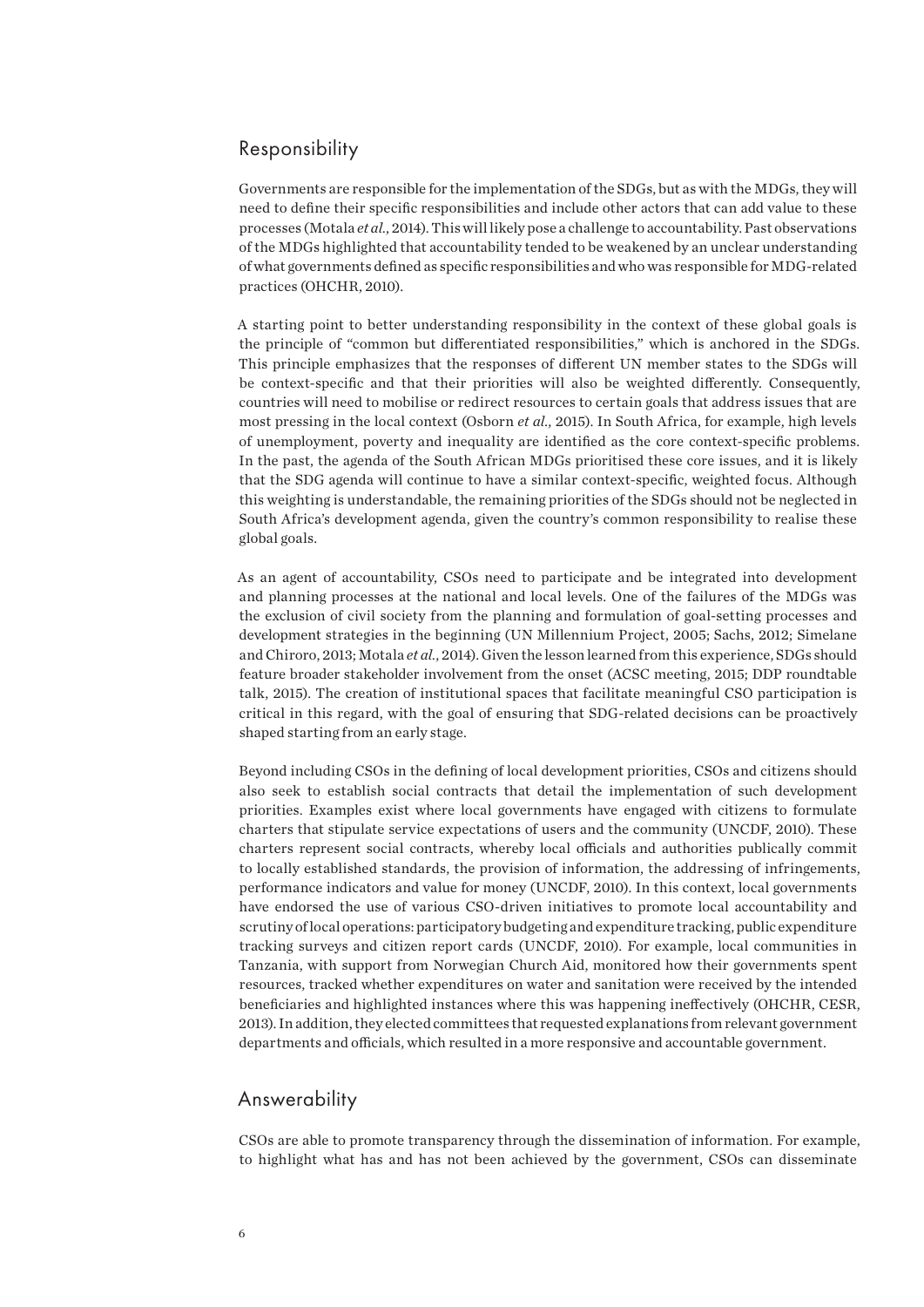publications on legal provisions, public expenditure allocations, governance, accountability mechanisms and other matters that the government may not want to share (Motala *et al.*, 2014).

The formation of partnerships or coalitions with other CSOs is an opportunity to strengthen the power of arguments in these institutional spaces and to approach development in an integrated manner. CSOs can act as a watch dog, critically examining government policies to ensure that government actions align with global development goals (Environmental Monitoring Group, 2005). This is particularly relevant in regards to the equity of provision or the distribution of services and benefits; CSOs can find out who is being excluded. Such partnerships and monitoring can also be applied to the informing of international donors, who may be unaware of a certain group of vulnerable or marginalised citizens. While existing legal frameworks may inhibit proactive engagement, CSOs should make an effort to shape legal and policy frameworks.

#### **Enforceability**

Enforceability is not only centred on punishing those who do not comply with established standards. It is also concerned with ensuring the availability of adequate and systematic mechanisms for measuring compliance according to stipulated responsibilities (OHCHR, CESR, 2013). Enforceability is also associated with the need to ensure that the appropriate corrective action is carried out (OHCHR, CESR, 2013). Although the SDGs are not legally binding, the localisation of these goals into domestic legal systems does provide some form of legal accountability and opportunities for enforcement (DDP roundtable talk, 2015).

Judicial enforcement at the court level is a possible route for CSOs. Litigations, however, are often very expensive and take a long time (OHCHR, CESR, 2013). Despite the costs of litigation, there are a number of success stories. For example, human rights–based social mobilisation resulted in the court-ordered dispensation of antiretroviral treatment in South Africa, which is argued to have saved over a million people (OHCHR, CESR, 2013). The judicial route can often identify systematic policy failures, and courts can be used to promote structural and institutional change (OHCHR, CESR, 2013).

#### CSOs as Service Delivery Agents

While national governments hold primary responsibility for delivering services in their country, the private sector, communities and CSOs also play a key role, particularly in situations where governments lack capacity, capability or the will to provide essential services for their citizens (UNCDF, 2010; Save the Children, 2012). As a result, these actors must be collectively involved in shaping demand, developing state policies and delivering services (UNCDF, 2010). This is particularly relevant in areas affected by conflict and characterised by high levels of poverty and a lack of access to basic services (Save the Children, 2012). Here, CSOs are often better suited to meeting the needs of the poor, as they can be more flexible than the government and can identify creative and innovative alternatives to development (Coalition on Civil Society Resource Mobilisation, 2012).

One acute risk, however, is that CSOs capable of service delivery are often co-funded by Western donors. While this arrangement can reduce the need for national or local governments to allocate money for service delivery, it has dangerous potential to make developing countries excessively reliant on official development assistance and to encourage an abdication of financial commitments from national or local governments (ACSC meeting, 2015). For example, Moss *et al.* (2006) found that states in Sub-Saharan Africa that are heavily reliant on the international community for revenue have tended to be less accountable to their citizens and are less likely to invest in effective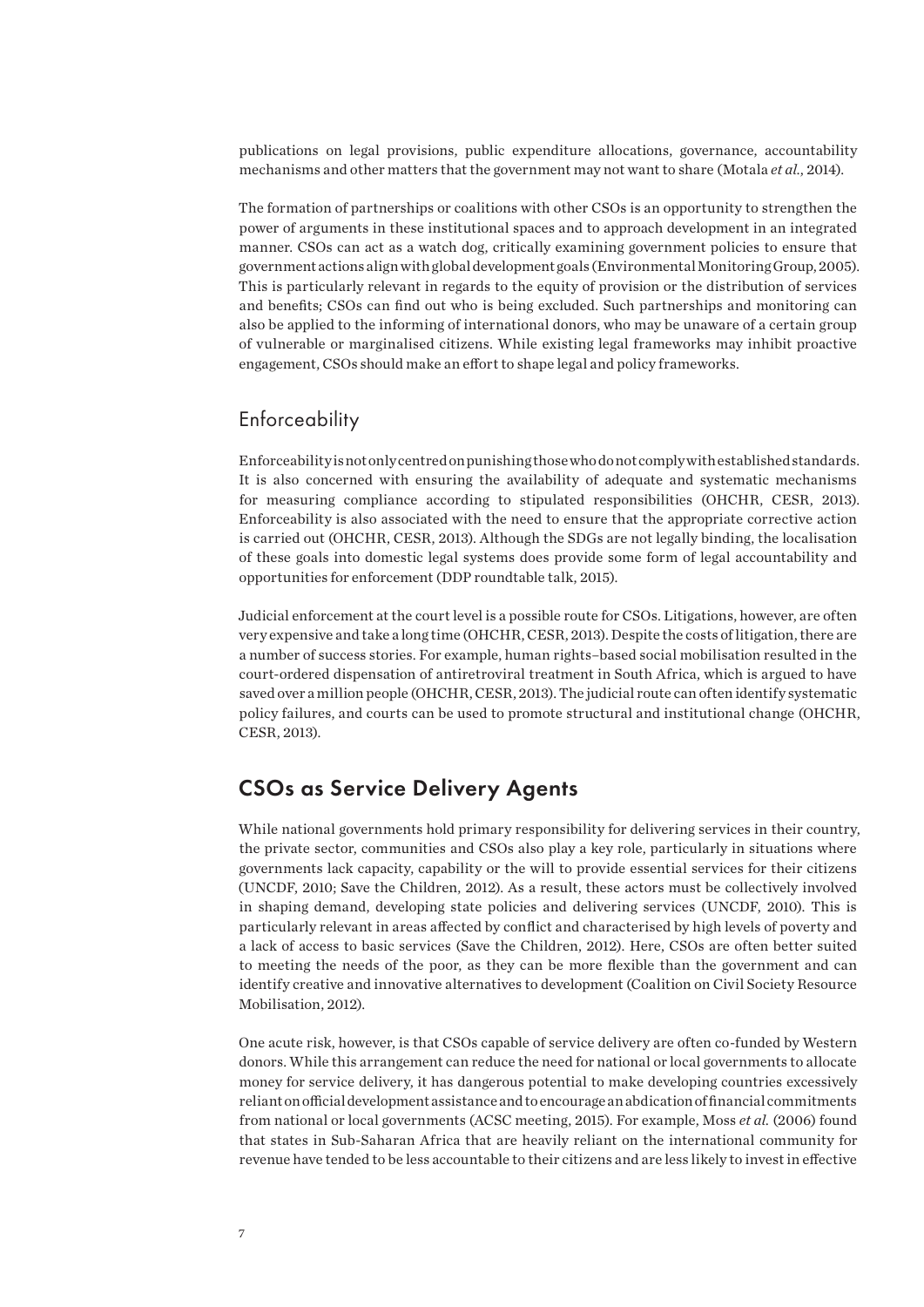public institutions. This risk is exacerbated by recent cases of donor resource withdrawal, which has led to increasing pressure on governments to fulfil their own responsibilities related to local development (UNCDF, 2010; ACSC meeting, 2015).

#### Data Collection, Reporting and Monitoring

It is clear that data gaps, the insufficient use of data and differences in indicator values between national and international sources hampered the MDG process (Easterly, 2007; Sanga, 2011; Sachs, 2012). Moreover, "traditional" forms of large-scale data collection take a number of years to complete and analyse, which ultimately delays action for those in need (Sustainable Development Solutions Network, 2015).

In an effort to remedy this, the High-Level Panel of Eminent Persons on the Post-2015 Agenda called for a "data revolution": data collection systems should be low-cost and reliable, and they should ultimately ensure that data are accurate, timely and immediately available to policymakers, the public and CSOs (UN, 2013; Gandure and Kumwenda, 2013; Sustainable Development Solutions Network, 2015). The data revolution needs to be an inclusive and transparent process that includes statistical experts, CSOs, national human rights institutions, service providers and marginalised populations (UN, 2013). Furthermore, data should be disaggregated, should focus on the local level and be crowd-based to capture statistics about the most poor, vulnerable and marginalised citizens of society (Sustainable Development Solutions Network, 2015).

To realize this ambition, there need to be adaptable tools for data collection, monitoring and evaluation of processes related to the implementation of the SDGs. Recent improvements in information technology, such as the innovative use of mobile technology in collecting data, create an opportunity to enhance statistics for accountability and decision-making purposes and to create new forms of participatory monitoring (UN, 2013). This could be used by CSOs to enhance government and service-provider accountability (UN, 2013). Moreover, geo-referenced data provides opportunities for the collection of disaggregated data about some of the SDGs, as well as the inclusion of many voices in the design and monitoring of projects related to these goals. An interesting example of the possibilities of geo-referenced data is the Nigerian MDG Information System, an online interactive data platform that enables the general public to comment on Nigeria's health, education and water facilities. Citizen information is then forwarded to the relevant policymakers and development planners. While the use of such online and mobile technology can facilitate the real-time monitoring of development results, this innovation is currently disconnected from traditional statistical communities throughout the world (UN, 2013) and will need to change.

For their part, CSOs have an important role to play in this new form of data collection by encouraging people to use these new platforms. CSOs can also use the data from such platforms to highlight ineffective or problematic areas with the overall aim of ensuring that domestic resources are mobilised to address issues. However, it is imperative for civil society to be aware that the complexity of certain technologies could exacerbate the exclusion of the most marginalised citizens in development processes. This relates to the possibility of these people not having the "know how" or access to certain technologies. Thus, CSOs need to be aware of the limitations of "technical" monitoring tools and endeavour to assist the most marginalised with the use of these technologies.

Beyond supporting data collection, CSOs also have the important role of directly monitoring the local implementation of the SDGs (Arowolo, 2015). Civil society can produce shadow reports, particularly when it believes that a country report is inadequate and does not highlight the plight of the poorest and most marginalised citizens (Motala *et al.*, 2014). When interacting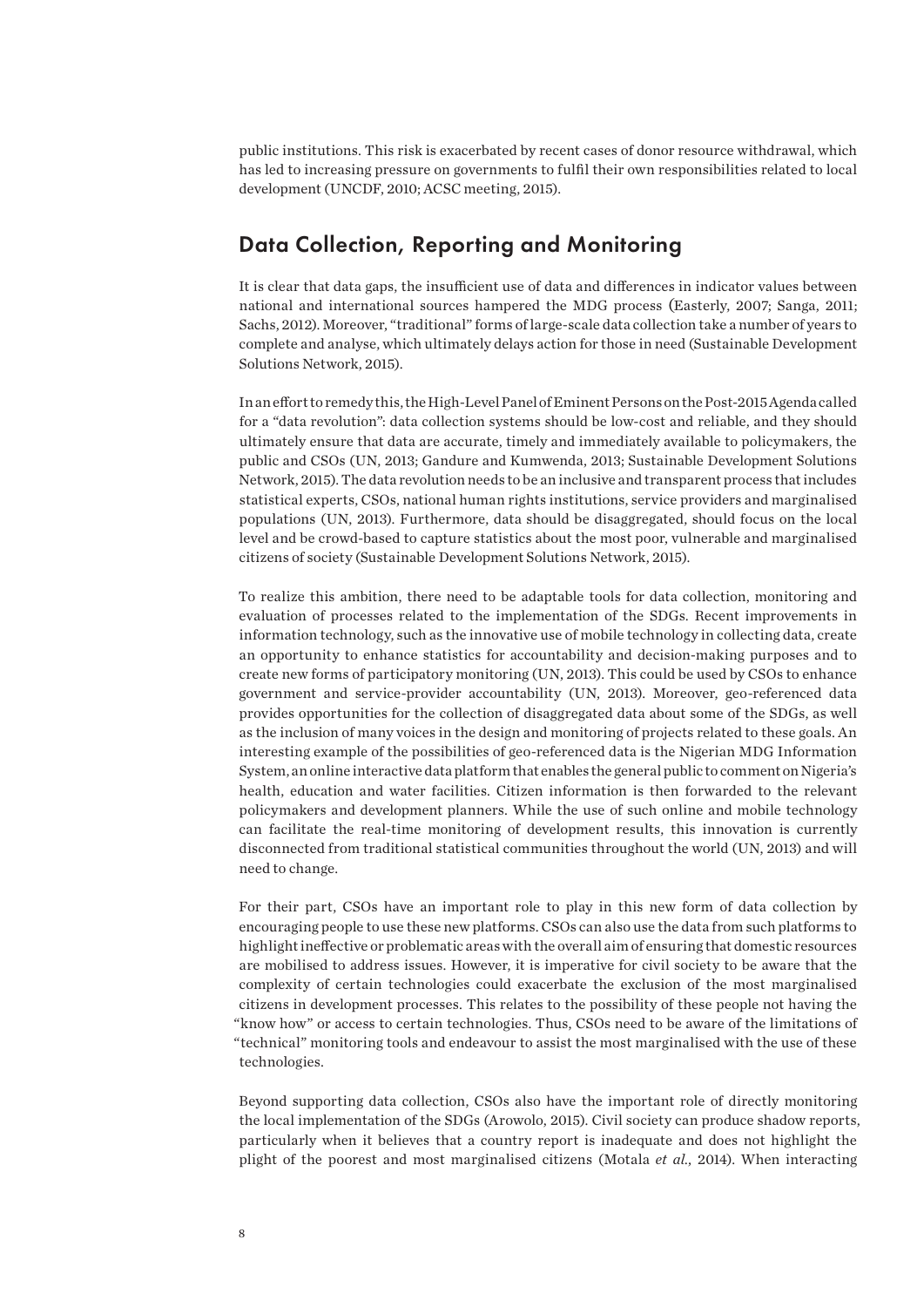with government departments, CSOs have the potential to inform the relevant and responsible authorities of such groups of people. In addition, Arowolo (2015) suggests that SDG implementation in countries should include an evaluation process to assess whether the implementation of these goals was informed by human rights treaties, as well as the principles of good governance, broad and inclusive participation, and the rule of law. Therefore, effective data collection, analysis and reporting mechanisms need to be established with regards to the localisation of the SDGs (ACSC meeting, 2015).

A DDP roundtable talk (2015) suggested that CSOs could play a more effective role in the implementation of the SDGs if the UN or some other authoritative body produced a guideline document further outlining how they can interact and enhance their roles in SDG processes. Such a guideline document would potentially have binding "power" as a result of its issuance from the authoritative body in question; this would ensure that CSOs abide by the roles outlined and effectively fulfil the associated responsibilities. Furthermore, these roles could be localised to a particular context, which would be beneficial to CSOs operating in different areas.

One of the recommendations that emerged from the ACSC meeting (2015) was the establishment of effective data collection, analysis and report mechanisms. CSOs have a role in these processes. By focusing on and aligning with the SDGs, CSOs will be able to highlight the areas where the implementation processes of the SDGs are effective or lacking. Advocacy is strengthened when grounded in contextual research (Coalition on Civil Society Resource Mobilisation, 2012). In addition, CSOs can thus create their own set of indicators to help identify, and bring attention to, the issues that are most pressing in the local context. These indicators need to focus on the local people who should benefit from the realisation of the SDGs. This means that civil society can perform a watchdog function by ensuring that governments are delivering on these commitments. It is envisaged that this will aid the mobilisation and redirection of resources.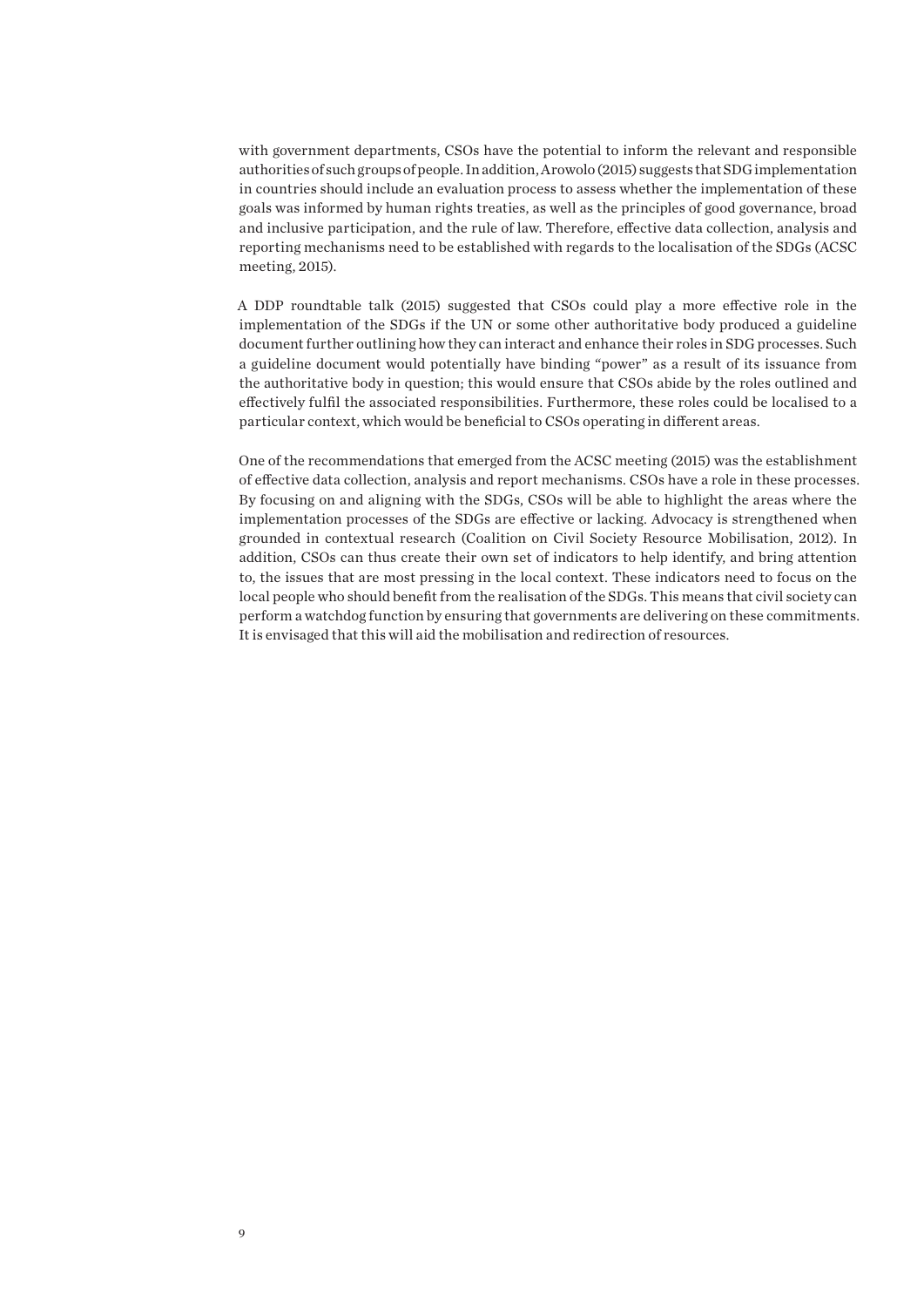### The Way Forward

The roles highlighted in this paper reflect the value that civil society organisations bring to society and, in particular, how CSOs can best contribute to achieving the SDGs at the local level. As CSOs are recognised as having an increasingly important role in carrying out global development goals, they need to engage with other stakeholders in the implementation of the SDGs. Here are a number of steps that can enhance CSO engagement on the SDGs and encourage CSOs to fulfil the various roles discussed earlier:

Firstly, CSOs stand to benefit from aligning the framework of their programming to that of the SDGs. Looking back, the MDGs became part of the dominant development discourse for many developing countries, as well as donors and other important multilateral institutions (Ghaus-Pasha, 2004). By adopting the framing associated with the SDGs, CSOs will be able to participate in debates on global development, which have local level impacts, and can effectively create an argument for forming partnerships with government. This will open up possibilities for CSOs to engage with governments on the allocation of resources, on facilitating the implementation of the SDGs and on monitoring activities related to this process. In addition, the SDGs can be linked to programmes and funding proposals of CSOs, which could improve the possibilities of international partnerships and other collaborations. This would also increase public awareness of the SDGs.

By being aware of and linking with the objectives of the SDGs, CSOs can take a cross-cutting approach to identifying creative solutions on the ground – solutions that government departments, which tend to operate in silos, may miss. Furthermore, CSOs need to actively engage with their communities so that they are aware of the local issues. This will allow them to choose which areas to focus on, ensuring that they operate effectively in their communities and function as a community's "voice." This engagement would include understanding the relevance of different issues and providing feedback about what is going on in the community's local context, so that communities, thusly informed, have the knowledge and confidence to become more involved.

Secondly, CSOs need to forge new partnerships with other CSOs as well as with governments, the private sector and other international bodies. Within these partnerships, best practices and other information should be shared and translated into meaningful vehicles for the implementation of the SDGs. As relationships between CSOs and the government are often strained, CSOs must adapt and be flexible, rather than adopting an "always oppose the government" doctrine (DDP roundtable talk, 2015). Ideally, this would create a more effective space for engagement and dialogue.

Thirdly, CSOs need to work in a coordinated fashion with each other – for example, by forming a coalition of CSOs to organise civil society engagement with the SDGs and to enhance their interactions with governments (DDP roundtable talk, 2015). Furthermore, local champions could emerge from these coalitions, which could further enhance and drive the local implementation of the SDGs (ACSC meeting, 2015). Such a model of collaboration is essential for promoting deliberative governance, identifying gaps, facilitating inclusivity and generating collaborative solutions to challenges related to the SDGs. A coalition is likely to have greater power and presence in governance processes than CSOs attempting to engage with the SDGs on their own. By having power and presence in these processes, the voices of coalitions are more likely to be recognised and considered by governments, which would enhance the impact of CSOs in the localisation of the SDGs.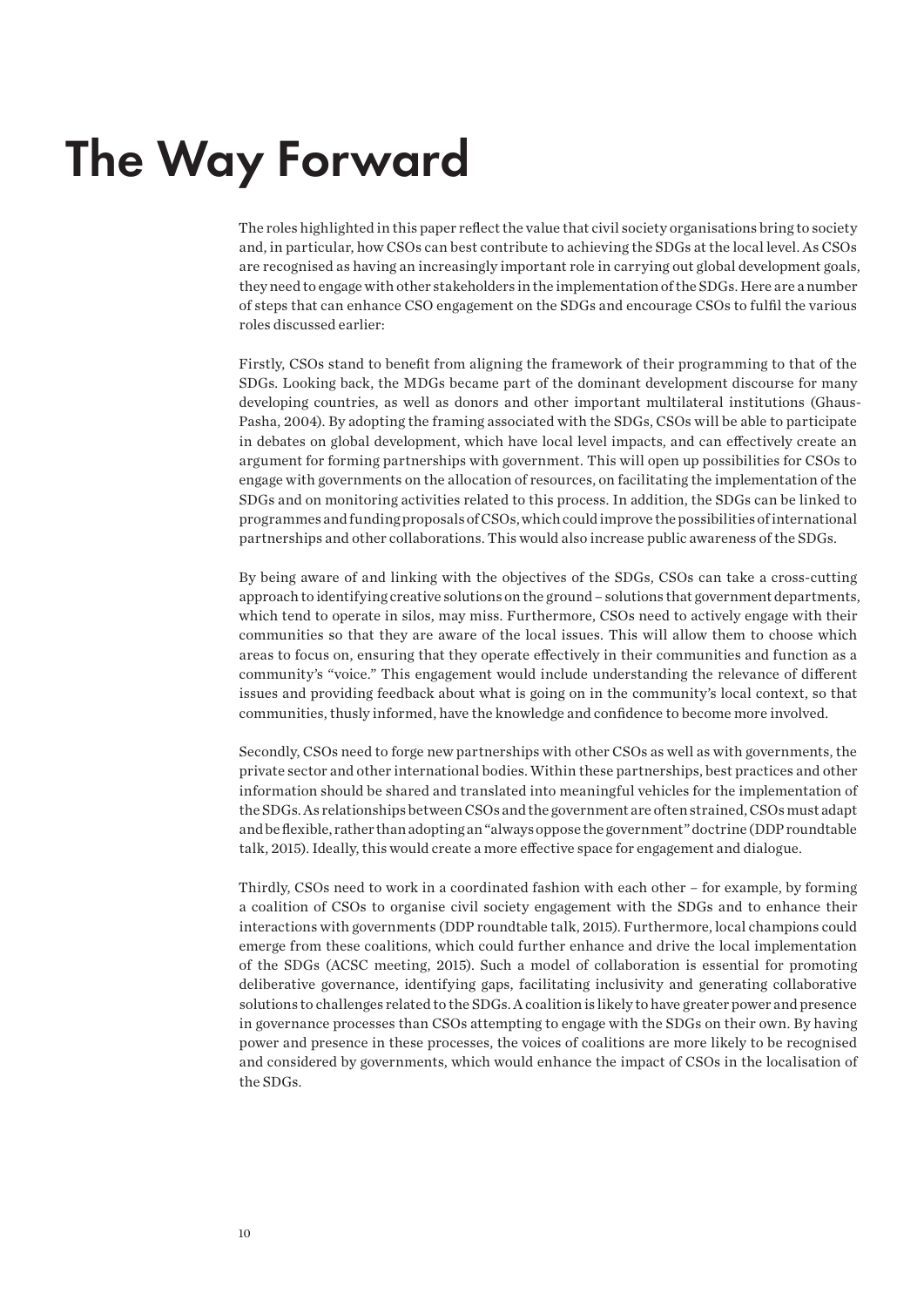### Acknowledgements

The author would like to thank representatives from the following organisations for their contributions to the DDP roundtable talk: Amnesty International, DDP, Durban University of Technology, eThekwini Municipality, Give a Child a Family (GCF), Greater Durban YMCA, Mariannridge Community Centre and the South African Human Rights Commission (SAHRC).

The author would like to thank the representatives of the following organisations for their comments and opinions on an initial draft of this paper presented at the ACSC meeting: Agency for Cooperation and Research in Development (ACORD), African Capacity Building Foundation (ACBF), African Centre for the Constructive Resolution of Disputes (ACCORD), African Forum and Network on Debt and Development (AFRODAD), African Monitor, Botswana Association of Local Authorities (BALA), Centre for Natural Resource Governance (Zimbabwe), Centre for the Study of the Economies of Africa (CSEA), Collective Leadership Institute (CLI), Global Public Policy Institute (GPPi), Konrad Adenauer Foundation, Institute for Public Policy Research (Namibia), Institute for Peace and Security Studies (IPSS – Tanzania), Institute for Security Studies (ISS), Isis-Women's International Cross Cultural Exchange (Isis-WICCE), South African Institute of International Affairs (SAIIA), and Southern Africa Trust.

Many thanks as well to Alexander Gaus and Wade Hoxtell from the Global Public Policy Institute for their insightful comments. In addition, the author extends gratitude to Dr. Folasade Ayonrinde (Senior Program Officer, African Capacity Building Foundation), Dr. Jason Musyoka (postdoctoral fellow in the Human Economy Program, University of Pretoria) and Sylvia Hannan (Human Sciences Research Council) for their respective reviews of this paper.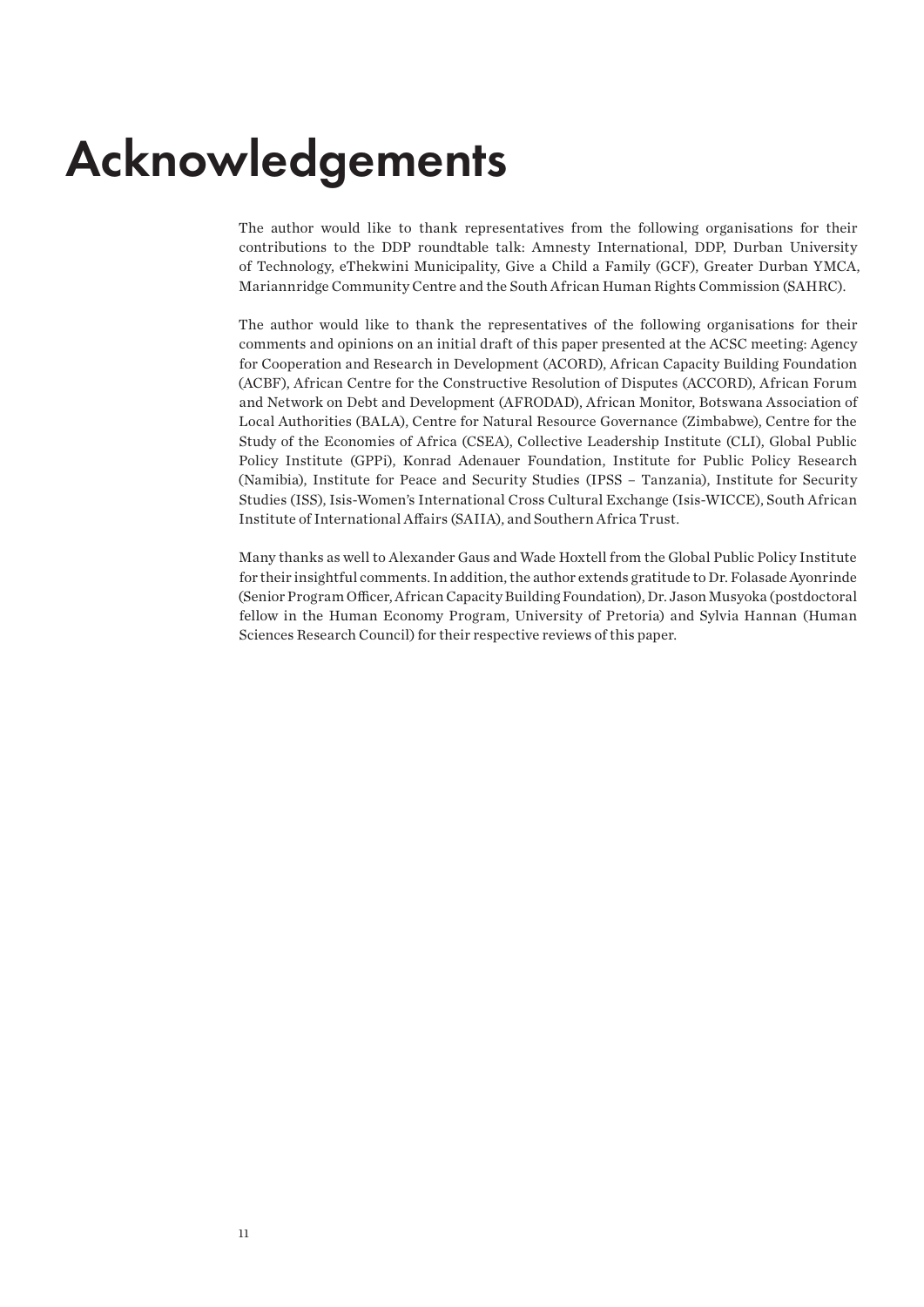### References

African Civil Society Circle (ACSC) meeting (2015). African Civil Society Circle – Third Meeting, 12–13 October 2015, Johannesburg.

Arowolo, O. (2015). "Where are Human Rights and Good Governance in the New Sustainable Development Goals?" Position Paper prepared for the African Civil Society Circle.

Bissio, R. (2015). "The 'A' word: Monitoring the SDGs." Future United Nations Development System, Briefing 26. http://futureun.org/media/archive1/briefings/FUNDS\_Brief26\_Feb2015\_Bissio.pdf. Accessed 20 July 2015.

Chambers, R. (1983). *Rural Development: Putting the Last First*, Harlow: Longman.

Coalition on Civil Society Resource Mobilisation (2012). *Critical Perspectives on Sustainability of the South African Civil Society Sector: Including an assessment of the National Lotteries (NLB) and the National Development Agency (NDA)*, Jacana Media, Auckland Park, South Africa.

Democracy Development Programme (DDP) roundtable talk (2015). Sustainable Development Goals Roundtable Talk, 16 July 2015. DDP Offices, Durban.

Easterly, W. (2007). "How the Millennium Development Goals are unfair to Africa," *Global Economy & Development*, Working Paper 14.

Environmental Monitoring Group (2005). *The Millennium Development Goals: A guide for South African civil society*, Mowbray, Cape Town.

 Gandure, S. and Kumwenda, H. (2013). "Draft Report on Sustainable Development Goals for the Southern Africa Subregion." Africa Regional Consultative Meeting on the Sustainable Development Goals, 31 October–2 November 2013, Addis Ababa, Ethiopia.

Ghaus-Pasha, A. (2004). "Role of Civil Society Organisation in Governance." Paper presented at 6th Global Forum on Reinventing Government Towards Participatory and Transparent Governance, 24–27 May 2005, Seoul, South Korea.

Global Task Force of Local and Regional Governments for Post-2015 Development Agenda Towards Habitat III, United Nations Development Program and United Nations Habitat (GTF *et al.*, 2015). "Key Messages and Process on Localizing the Post-2015 agenda." http://www2.dse.unibo.it/ardeni/Key%20Messages%20and%20Process%20on%20 Localizing%20the%20Post-2015%20agenda.pdf. Accessed 6 October 2015.

Lucci, P. (2015). "'Localising' the Post-2015 agenda: What does it mean in practice?" Overseas Development Institute Report. http://www.odi.org/sites/odi.org.uk/files/odi-assets/publications-opinion-files/9395.pdf. Accessed 6 October 2015.

Meyer-Ohlendorf, N., Gorlach, B. and McFarland, K. (2013). "Towards Sustainable Development Goals: Working Paper," Umweltbundesamt, Berlin, Germany.

Miyazawa, I. (2012). "What are sustainable development goals?" *Institute for Global Environmental Strategies (IGES) Rio +20 issue brief*, Vol 1. http://www.stakeholderforum.org/fileadmin/files/IGES%20rio%20issue%20brief.pdf. Accessed 24 June 2015.

Moss, T., Petterssopn, G. and van de Walle, N. (2006). "An Aid-Institutions Paradox: A Review Essay on Aid Dependency and State Building in Sub-Saharan Africa," Working Paper 74, Centre for Global Development.

Motala, S., Gwenhure, Y., Ndokweni, M. and Chitiga-Mabugu, M. (2014). "Civil society organisations and participation in the Millennium Development Goals processes in South Africa." Policy Brief.

Office of the United Nations High Commissioner for Human Rights (OHCHR, 2010). "Human Rights and the Millennium Development Goals in Practice: A review of country strategies and reporting." http://www.ohchr.org/ Documents/Publications/HRAndMDGsInPractice.pdf. Accessed 23 June 2015.

Office of the United Nations High Commissioner for Human Rights and Centre for Economic and Social Rights (OHCHR, CESR, 2013). "Who is accountable? Human Rights and the Post-2015 Development Agenda." http://www. ohchr.org/Documents/Publications/WhoWillBeAccountable.pdf. Accessed 24 June 2015.

Osborn, D., Cutter, A. and Ullah, F. (2015). "Universal Sustainable Development Goals: Understanding the Transformational Challenge for Developed Countries," Report of a study by Stakeholder Forum.

Owoye, O. and Bissessar, N. (2012). "Bad governance and corruption in Africa: Symptoms of leadership and institutional failure." http://www.ameppa.org/upload/Bad%20Governance.pdf. Accessed 20 July 2015.

Sachs, J.D. (2012). "From Millennium Development Goals to Sustainable Development Goals," *Lancet*, 370: 2,206–211.

Sanga, D. (2011). "The Challenges of Monitoring and deporting on the Millennium Development Goals in Africa by 2015 and Beyond," *Journal Statistique Africain*, 12: 104–118.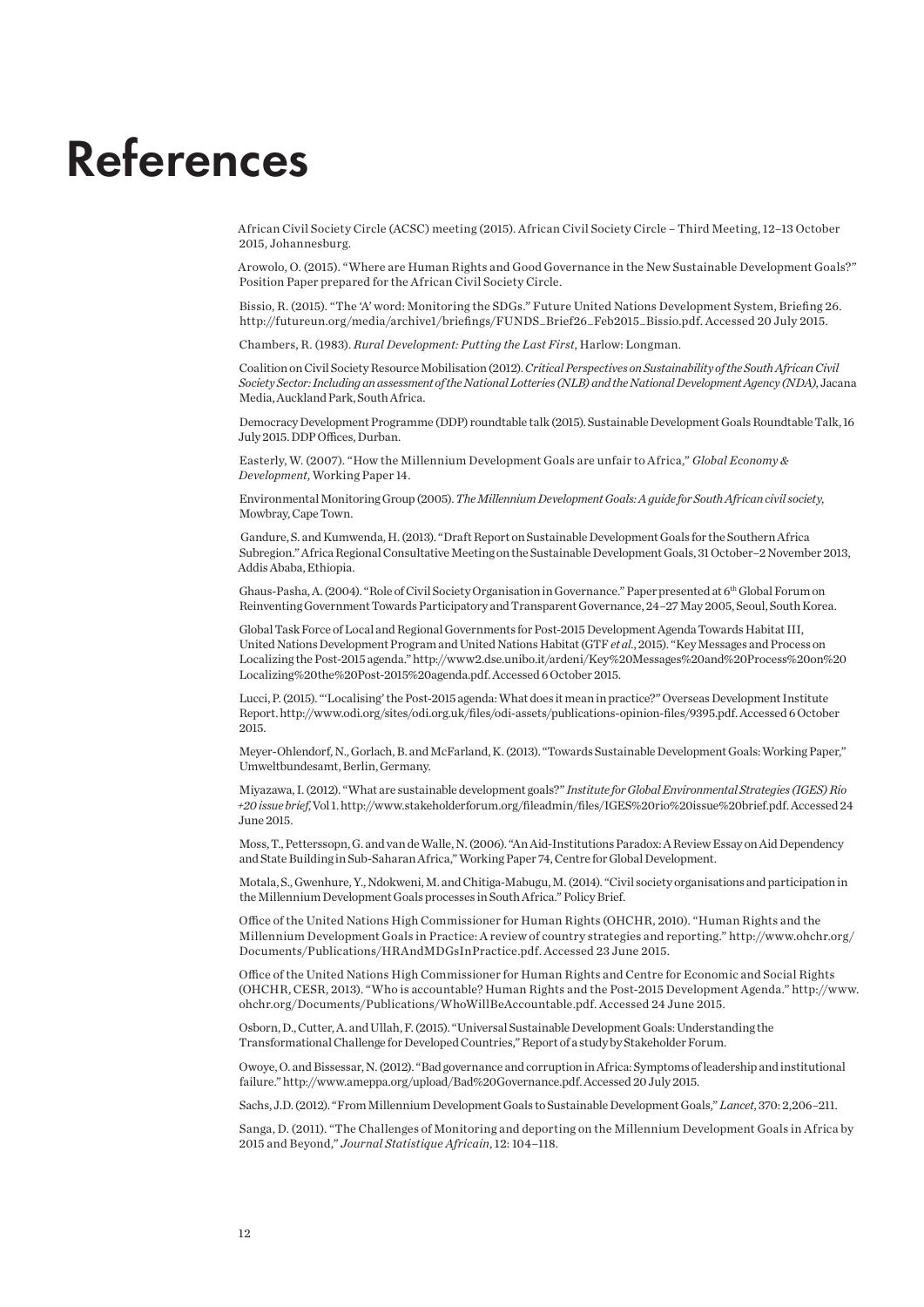Save the Children (2012). "After the Millennium Development Goals: setting out the options and must haves for a new development framework in 2015."

Simelane, T. and Chiroro, B. (2013). "Beyond the Millennium Development Goals: What can Africa expect?" Africa Institute of South Africa, Briefing No. 84.

Sustainable Development Solutions Network (2015). "Indicators and a Monitoring Framework for the Sustainable Development Goals: Launching a Data Revolution for the SDGs." http://unsdsn.org/wp-content/ uploads/2015/05/150612-FINAL-SDSN-Indicator-Report1.pdf. Accessed 20 July 2015.

United Nations Development Program (UNDP, 2007). "Human Rights and the Millennium Development Goals: Making the Link." http://www.undp.org/content/dam/aplaws/publication/en/publications/poverty-reduction/ poverty-website/human-rights-and-the-millennium-development-goals/Human%20Rights%20and%20the%20 MDGs.pdf. Accessed 6 October 2015.

United Nations Development Program (UNDP, 2014). "Delivering the Post-2015 Development Agenda: Opportunities at the National and Local Levels." http://www.undp.org/content/dam/undp/library/MDG/ Post2015/UNDP-MDG-Delivering-Post-2015-Report-2014.pdf. Accessed 24 June 2015.

United Nations (UN, 2008). "Claiming the Millennium Development Goals: A human rights approach." http:// www.ohchr.org/Documents/Publications/Claiming\_MDGs\_en.pdf. Accessed 25 June 2015.

United Nations (UN, 2013). "A New Global Partnership: Eradicate Poverty and Transform Economies through Sustainable Development," The Report of the High-Level Panel of Eminent Persons on the Post-2015 Development Agenda. http://www.un.org/sg/management/pdf/HLP\_P2015\_Report.pdf. Accessed 23 June 2015.

United Nations Capital Development Fund (UNCDF, 2010). "Global Forum on Local Development Report. Pursuing the MDGs through Local Government." Kampala, Uganda. http://www.uncsd2012.org/content/ documents/945\_UNCDF\_final%20lowres\_240111.pdf. Accessed 6 October 2015.

United Nations Development Group (UNDG, 2013). "A Million Voices: The World We Want – A Sustainable Future with Dignity for All." http://www.undp.org/content/dam/undp/library/MDG/Post2015-SDG/UNDP-MDG-Delivering-Post-2015-Report-2014.pdf. Accessed 26 June 2015.

United Nations Millennium Project (2005). *Investing on Development: A Practical Plan to Achieve the Millennium Development Goals*, Report to the UN Secretary-General, Earthscan, London.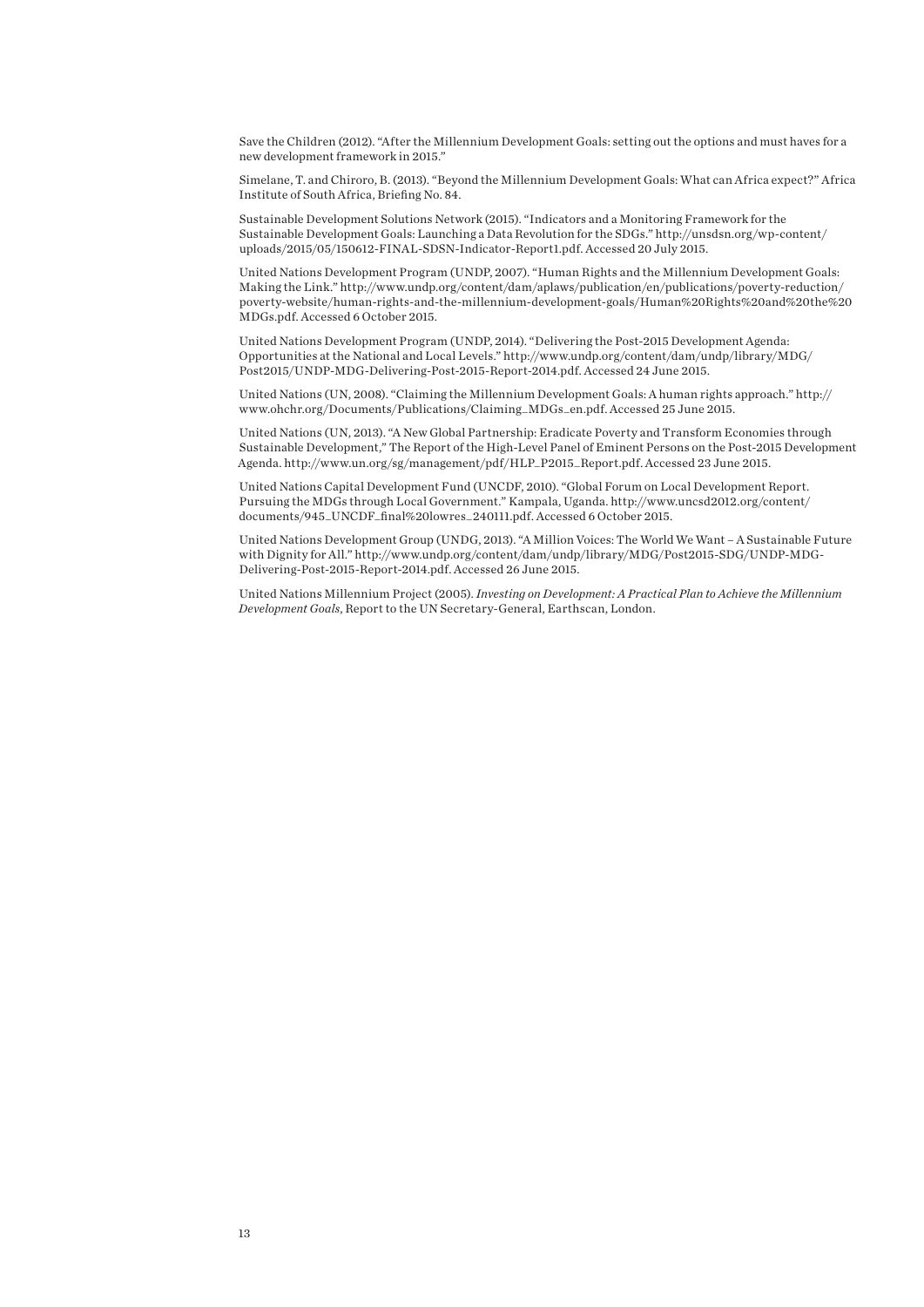## Appendix

Following various meetings, conferences and consultations, the United Nations directed an intergovernmental Open Working Group (OWG) in 2014. The OWG discussions resulted in the generation of 17 Sustainable Development Goals (SDGs) (see list below) and 169 targets, which were conceptualised as the way forward after the MDGs. The SDGs have a universal focus. They thus have a broader focus than the MDGs and will apply to both developed and developing UN member states from 2016 to 2030 (Sachs, 2012). The SDGs also reflect the moral principles that no one, and no country, should be left behind, and that every country has a common responsibility with regards to achieving these goals (Osborn *et al.*, 2015).

#### The 17 Sustainable Development Goals

- 1. End poverty in all its forms everywhere
- 2. End hunger, achieve food security and improved nutrition, and promote sustainable agriculture
- 3. Ensure healthy lives and promote well-being for all at all ages
- 4. Ensure inclusive and equitable quality education and promote life-long learning opportunities for all
- 5. Achieve gender equality and empower all women and girls
- 6. Ensure availability and sustainable management of water and sanitation for all
- 7. Ensure access to affordable, reliable, sustainable, and modern energy for all
- 8. Promote sustained, inclusive and sustainable economic growth, full and productive employment and decent work for all
- 9. Build resilient infrastructure, promote inclusive and sustainable industrialization and foster innovation
- 10. Reduce inequality within and among countries
- 11. Make cities and human settlements inclusive, safe, resilient and sustainable
- 12. Ensure sustainable consumption and production patterns
- 13. Take urgent action to combat climate change and its impacts
- 14. Conserve and sustainably use the oceans, seas and marine resources for sustainable development
- 15. Protect, restore and promote sustainable use of terrestrial ecosystems, sustainably manage forests, combat desertification, and halt and reverse land degradation and halt biodiversity loss
- 16. Promote peaceful and inclusive societies for sustainable development, provide access to justice for all and build effective, accountable and inclusive institutions at all levels
- 17. Strengthen the means of implementation and revitalize the global partnership for sustainable development